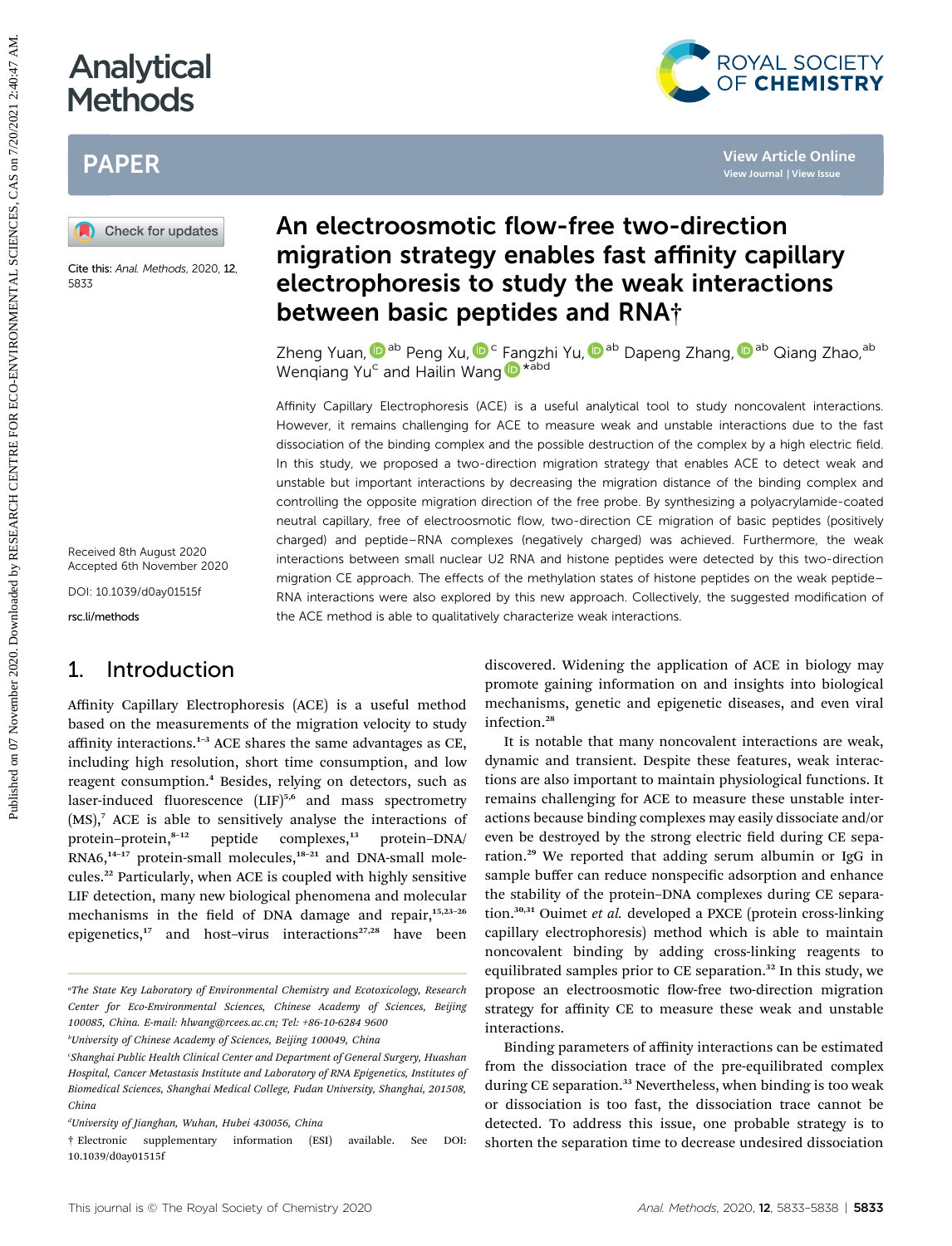during electrophoresis. However, short migration usually conflicts with resolution required for traditional ACE to distinguish the binding complex from the free probe. Herein, to solve this contradiction, we propose a two-direction migration strategy by which the pre-equilibrated sample mixture is loaded near the detection window under the binding conditions to allow rapid identification of the unstable complex from the free probe which is adjusted to migrate to the opposite direction (Fig. 1). The utility of this strategy was tested by investigating the weak interactions between small nuclear (sn) RNA U2 and two basic peptides derived from human histone H3 and H4. The effects of the methylation states of peptides on their binding were also explored by this approach. Notably, the inner wall of the capillary used was coated with polyacrylamide (PAA) to eliminate the electroosmotic flow  $[EOF]$ ,  $34,35$  achieving twodirection migration of basic peptide probes and negatively charged peptide–RNA complexes. Simultaneously, the adsorption of positively charged basic peptides was overcome by PAA modification. Analytical Methods<br>
confers, with reachinoid forespire of the effection angular fieldings cylinders. The effection of the effection and the properties of the properties of the effection of the properties of the properties

### 2. Experimental section

#### 2.1 Chemicals and reagents

All reagents including methanol, acetone, and acetic acid were of analytical reagent (AR) grade and purchased from the National Pharmaceutical Group Chemical Reagent Company



Fig. 1 Schematic illustration of the analytical principle of the EOF-free two-direction migration strategy to monitor weak peptide–RNA interactions. (A) Scheme of sample injection (left) and separation (right). (B) Scheme of two-direction CE migration (purple arrows in step 3) of the substrates of interest and the predicted electropherograms.

(Beijing, China); glycine and tris-(hydroxymethyl)aminomethane (Tris) were of biotechnology grade and supplied by Ameresco (Tully, NY, USA).  $\gamma$ -Mercaptopropyl trimethoxysilane (g-MPS, 97%) was provided by Macklin Biochemical Co. Ltd. (Shanghai, China). Acrylamide (AR) was purchased from Aladdin (Beijing, China). N,N,N,N-tetramethylethylenediamine (TEMED,  $\geq$  99%) and ammonium persulfate (APS, 98%) were purchased from Sigma-Aldrich (St. Louis, MO, USA) and Sangon Biotech Co., Ltd. (Shanghai, China), respectively. The fluorescein isothiocyanate isomer I (FITC,  $\geq$  90%) was purchased from Solarbio Science and Technology Co., Ltd. (Beijing, China). Sodium hydroxide (GR), hydrochloric acid (GR), and sodium chloride (GR) were all supplied by Beijing Chemical Factory (Beijing, China). The ribonuclease A (RNase A) was purchased from Worthington Biochemical (NJ, USA). All solutions were prepared using ultrapure water from a Purelab Ultra Elga Labwater system (VWS Ltd., UK) with an electrical resistivity of 18.2 M $\Omega$  cm and filtered through a 0.45 µm filter.

#### 2.2 Oligonucleotides and snRNA

A pair of complementary oligonucleotide probes used in the experiment were synthesized and purified by Sangon. DNA hybridization and purification experiments were as previously described.36,37

The sequence is: 5'-TTATCGTGTAAGTAACCCGCCTACTG-GATATTGTCCCCAGCATTTAAAACCTCTGCCGTAAGC-GATGTCCTGGCCCCTCCTCAGCACCTTATC-3'.

The U2 snRNA was synthesized as described previously.<sup>38</sup>

#### 2.3 Peptides

The peptides were synthesized and purified by GenScript (Nanjing, China). The sequences are as follows  $(N'-C')$ :

H3K9 peptide: FITC–ARTKQTARKSTGGKAPRKQLA H3K9me2 peptide: FITC-ARTKQTARK<sup>me2</sup>STGGKAPRKQLA

H4R3 peptide: FITC–SGRGKGGKGLGKGGAKRHRKV

H4R3me peptide: FITC-SGR<sup>me</sup>GKGGKGLGKGGAKRHRKVwhere FITC represents the labelled fluorophore at the Nterminus;  $K^{me2}$  and  $R^{me}$  represent dimethylated lysine and monomethylated arginine, respectively.

#### 2.4 Equipment

The oven for temperature controlling was purchased from Sopu instrument (Shanghai, China). A K30 dry bath incubator was supplied by Allsheng instrument Co. Ltd. (Hangzhou, China) and was used to control the temperature of peptide–DNA/RNA reactions. ACE-LIF analysis was performed on a P/ACE MDQ system (Beckman Coulter, CA, USA) coupled with a LIF detector with an excitation wavelength of 488 nm and an emission wavelength of 520 nm. An uncoated fused-silica capillary with an inner diameter of 50  $\mu$ m and an outer diameter of 375  $\mu$ m was purchased from Yongnian Technologies (Hebei, China). The total length of the capillary was 31 cm, and the effective length was 21 cm.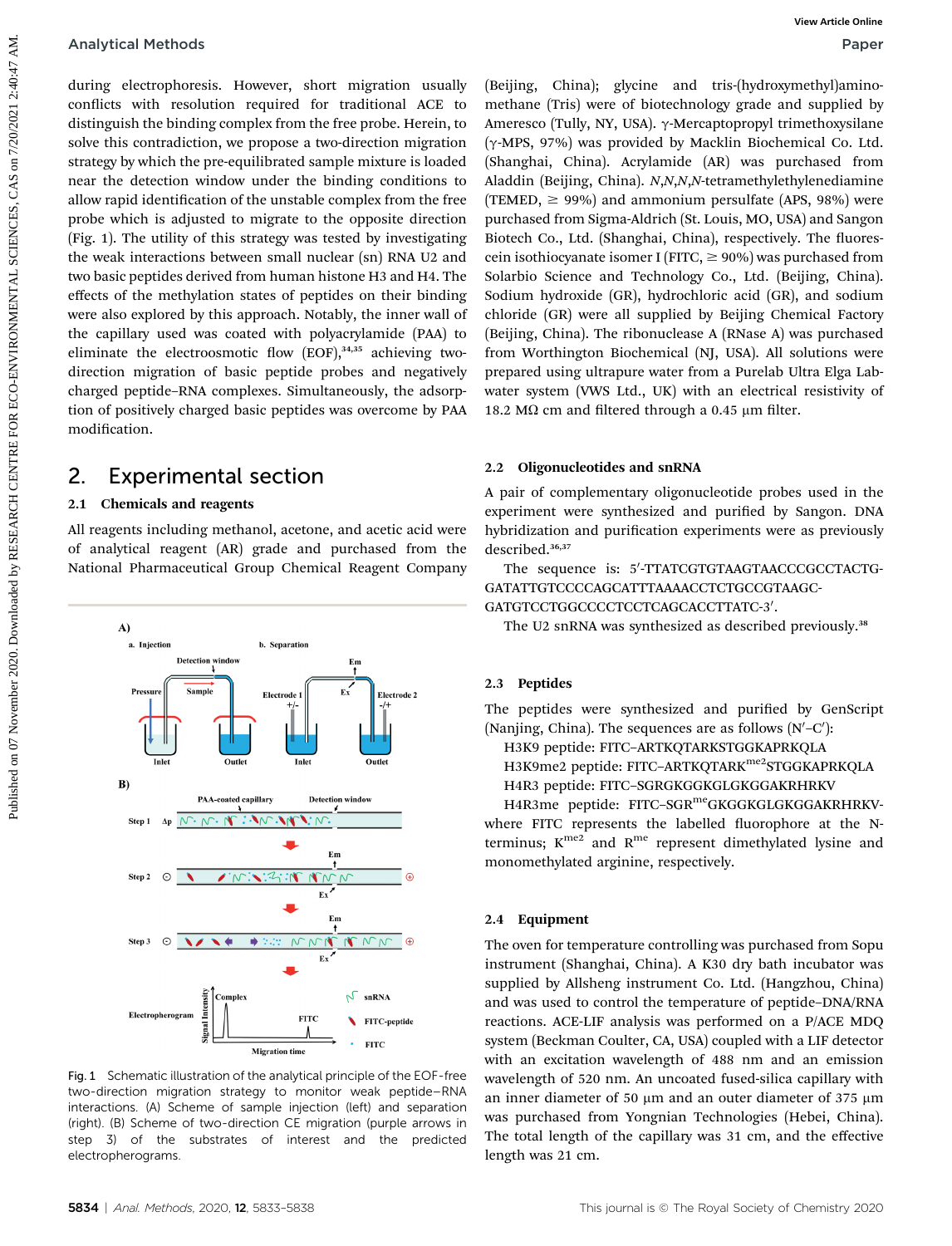For testing a suspected FITC–DNA interaction, 20.0 nM 93-bp double-stranded DNA (dsDNA) was incubated with different concentrations of FITC (2.0 pM–2.0 nM as indicated) in 1.0  $\times$ TH buffer (50 mM Tris–HCl, pH 7.4) at 37  $\degree$ C for 10.0 min. For measuring peptide–RNA interactions, each peptide (40 M) was mixed with different concentrations of snRNA U2 in 1.0  $\times$  TH buffer supplemented with 50.0 mM NaCl, and incubated at 37 °C for 30 min.

#### 2.6 PAA modification of the capillary

First, a 50.0 cm long fused-silica capillary was cut off and flushed with methanol for 30.0 min, water for 5.0 min, acetone for 30.0 min, and water for 5.0 min, to remove the possible stains on the inner wall. The capillary was then infused and etched with 1.0 M NaOH for 1.0 h to expose negatively charged silicon-oxygen bonds and then flushed with water for 5.0 min, 1.0 M HCl for 1.0 h, and finally water for 5.0 min. Secondly, the capillary was coated with  $\gamma$ -MPS, a linker for acrylamide. 100 µL of  $\gamma$ -MPS was mixed with 1.0 mL of methanol solution which was prepared by dissolving 100 µL of methanol in 900 µL of ultrapure water and adjusted to pH 3.5 by acetic acid. The prepared  $\gamma$ -MPS solution was then infused into the capillary. After blocking the two ports with silicone plugs, the capillary was placed in an oven at 37.0  $\degree$ C for 90.0 min. Notably, two more rounds of  $\gamma$ -MPS modification were conducted to ensure a complete  $\gamma$ -MPS coating. After flushing with water for 10.0 min, the capillary was purged with nitrogen for over 8.0 h at 80  $\degree$ C to remove water adhering to the inner wall and to ensure good  $\gamma$ -MPS immobilization. Third, the  $\gamma$ -MPS-modified capillary was reacted with acrylamide. For this purpose, PAA solution was freshly prepared by quickly mixing 10.0 µL of TEMED (10.0% v/v) and 10.0  $\mu$ L of APS (10.0% m/v) with 1.0 mL of acrylamide solution (4.0% m/v) and was immediately infused into the  $\gamma$ -MPS-modified capillary. Notably, prior to PAA solution preparation, the acrylamide solution was flushed with nitrogen for 30.0 min to remove dissolved oxygen. After 1 min injection of PAA solution, the capillary was quickly sealed at both ends with silicone plugs. After 2.0 h-incubation at room temperature, the capillary was flushed with water for 10.0 min and purged with nitrogen at 80  $^{\circ}$ C for 2.0 h. The PAA-coated capillary was sealed by silicone plugs and kept in a glass vacuum dryer. The capillary was flushed and equilibrated with 2  $\times$  TGA buffer (14.0 mM Tris, 108.0 mM glycine, 10.5 mM HAc, pH 7.5) for 20.0 min prior to use. **Public 1021**<br>
25 **Public SCIN CENTRE CONVIRONMENTAL PUBLIC SCIENCES and discussion function and the state of the continue of the continue of the state of the state of the state of the state of the state of the state of th** 

#### 2.7 CE analysis

The pre-equilibrated reaction mixture was injected at a pressure of 6.9  $\times$  10<sup>4</sup> pascal (pa) for 8.0 s. The injected volume was optimized to make the loaded sample approach the detection window. The mixture was then separated in 2.0  $\times$  TGA buffer with a voltage of  $-15.0$  kV for 8.0 min. A laser of 488 nm was used to excite FITC. Before each run, the capillary was flushed using 2.0  $\times$  TGA buffer at a negative voltage  $-20.0$  kV and 3.45  $\times$   $10^4$  pa for 2.0 min.

## 3. Results and discussion

#### 3.1 Principle of two-direction migration affinity CE analysis

We first coupled a P/ACE MDQ system (Beckman Coulter, CA, USA) with a LIF detector which allows highly sensitive fluorescence detection. To reduce the separation time and preserve the unstable binding complex during injection and separation, the pre-equilibrated sample mixture was loaded near the detection window by controllable air pressure-assisted injection (Fig. 1A, left). Then the loaded sample was analysed through CE-LIF detection under running buffer (Fig. 1A, right). The selected substrates, histone peptides (pI  $\sim$ 12.8) and U2 snRNA (pI  $\sim$ 2.5), possess opposite charges under both the binding (pH 7.4) and separation (pH 7.5) conditions; their binding complexes were predicted to possess a negative charge. Hence the binding complexes and free U2 snRNA move toward the detection window while free peptides move toward the opposite direction through negative voltage-driven electrophoresis performed on a neutral capillary free of EOF. Peptides were fluorescently labelled to rapidly identify binding complexes from unbound peptide probes (Fig. 1B).

To eliminate the EOF which can make free peptides and binding complexes migrate toward the same direction, we modified the inner surface of the capillary with a monolayer of linear PAA. Notably, PAA modification simultaneously inhibited severe adsorption of positively charged basic peptides on the inner wall of the capillary, enhancing experimental reproducibility. In addition, the free fluorescent dye, FITC, was added to serve as the internal standard (IS) which migrated much slower than the peptide–RNA complex and therefore would not interfere with LIF detection of the binding complex.

#### 3.2 Validation of the two-direction CE migration strategy

Given the structural similarity of FITC with ethidium bromide, the most widely used DNA intercalator (Fig.  $S1\dagger$ ), we first tested whether FITC can intercalate into double-stranded DNA (dsDNA) and generate adverse interference in the following analysis of RNA–peptide interactions. For this purpose, 20 nM 93-bp dsDNA was incubated with different concentrations of FITC and then subjected to CE-LIF analysis. As shown in Fig. 2, no apparent migration change of FITC was observed when it was pre-incubated with 93-bp dsDNA molecules, indicating that FITC would not intercalate into DNA molecules and therefore the addition of FITC as the IS would not interfere with CE-LIF analysis of peptide–RNA interactions.

Next, we tested the two-direction migration CE strategy to measure weak peptide–RNA interactions. As expected, the positively charged FITC-labelled peptide cannot migrate toward the detection window through a negative voltagedriven electrophoresis with a neutral capillary free of EOF (Fig. 3, line 3). However, when the peptide probe was preincubated with snRNA U2, a fluorescence signal was immediately observed  $(0-1.0 \text{ min})$  after the sample was injected and separated (Fig. 3, line 2), suggesting the formation of a negatively charged peptide–RNA complex which migrates toward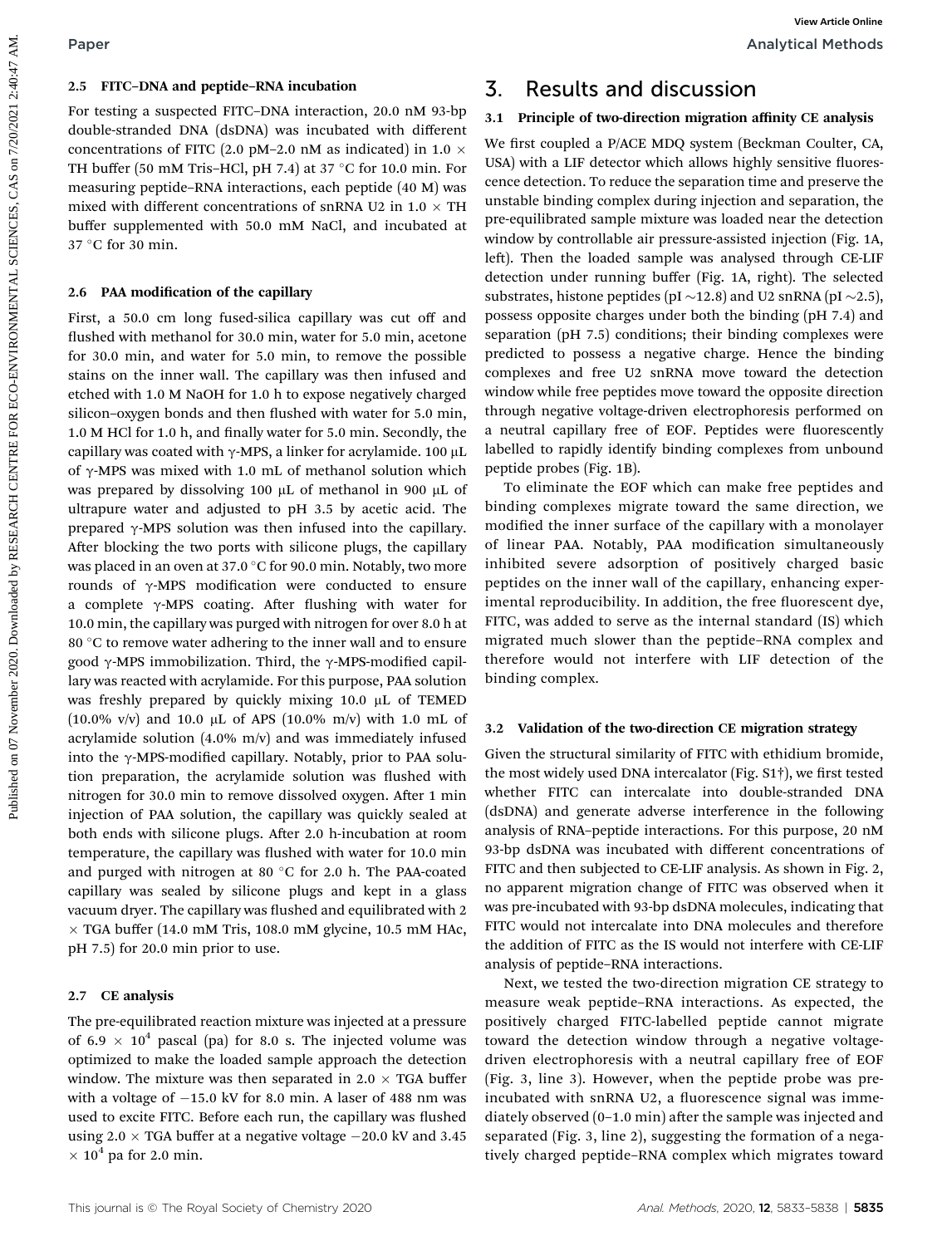



Fig. 2 No obvious migration change of FITC was observed after incubated with dsDNA. All the samples were analysed in  $2\times$  TGA running buffer.



Fig. 3 Validation of two-direction affinity CE to measure weak peptide–RNA interactions. 40 nM FITC-labelled H3K9 peptide was incubated with or without 20 nM snRNA U2 at 37 °C for 30 min prior to CE-LIF analysis. For RNA digestion, 10 U RNase A was added to the pre-equilibrated sample and incubated at 37 °C for 30 min prior to CE-LIF analysis. IS: 20 pM FITC.

the detection window. To further identify this RNA-involved complex, RNase A was added to the pre-equilibrated sample to digest snRNA U2 prior to CE analysis. Indeed, the signal at 0-1.0 min completely disappeared after RNase A treatment (Fig. 3, line 1), indicating that this signal represents the peptide–RNA complex. Taken together, these results suggest that the newly proposed two-direction migration strategy is able to qualitatively detect weak and unstable peptide–RNA interactions by decreasing the migration time of the unstable complexes and regulating the free probes to move toward the opposite direction.

#### 3.3 Application of the two-direction CE migration strategy to study peptide–RNA interactions

Having confirmed the feasibility of the two-direction CE migration strategy, we next applied it to explore potential weak interactions. In eukaryotes, histone is a class of the most vital proteins that directly pack DNA into highly ordered chromatin and play essential roles in the initiation of DNA replication, the regulation of gene expression, and the maintenance of genome stability.<sup>39</sup> In addition, several histone modifications can affect the structure of chromatin and regulate these fundamental processes involved in DNA.<sup>40</sup> Simultaneously, an increasing number of RNA molecules have been revealed to co-localize with chromatin and participate in these regulation processes.<sup>41</sup> For instance, snRNA U1 was recently identified to recruit long noncoding RNAs to regulatory sites of chromatin,<sup>42</sup> suggesting another important role of snRNA in addition to the processing of precursor messenger RNA. Herein, by using this two-direction migration affinity CE approach, we explored probable affinity interactions between snRNA U2 (Fig. S2†), another spliceosome RNA, and basic histone peptides derived from human histone H3 and H4. Analytical Methods<br>  $\frac{1}{2}$  Marine Content of the system of the model work of the condition of the system of the system of the system of the system of the system of the system of the system of the system of the system o

Two basic peptides, H3K9 peptide and H4R3 peptide, and their corresponding methylated products, H3K9me2 peptide and H4R3me peptide (see also Section 2.3), were synthesised and labelled with FITC as fluorescent probes, respectively. Each peptide (20 nM) was incubated with varying concentrations of



Fig. 4 Application of two-direction affinity CE to explore the affinity interactions between snRNA U2 and histone peptides. (A and B) Electropherograms obtained from CE-LIF analysis of H3K9 peptide– snRNA U2 (A) and H3K9me2 peptide–snRNA U2 (B) interactions. (C) Peak height of the detected peptide–RNA complex shown in (A) and (B). (D and E) Electropherograms obtained from CE-LIF analysis of H4R3 peptide–snRNA U2 (D) and H4R3me peptide–snRNA U2 (E) interactions. (F) Peak height of the detected peptide–RNA complex shown in (D) and (E). Each peptide (20 nM) was incubated with different concentrations of snRNA U2 (0-200 nM as indicated) at 37  $^{\circ}$ C for 30 min prior to CE-LIF analysis. IS: 20 pM FITC.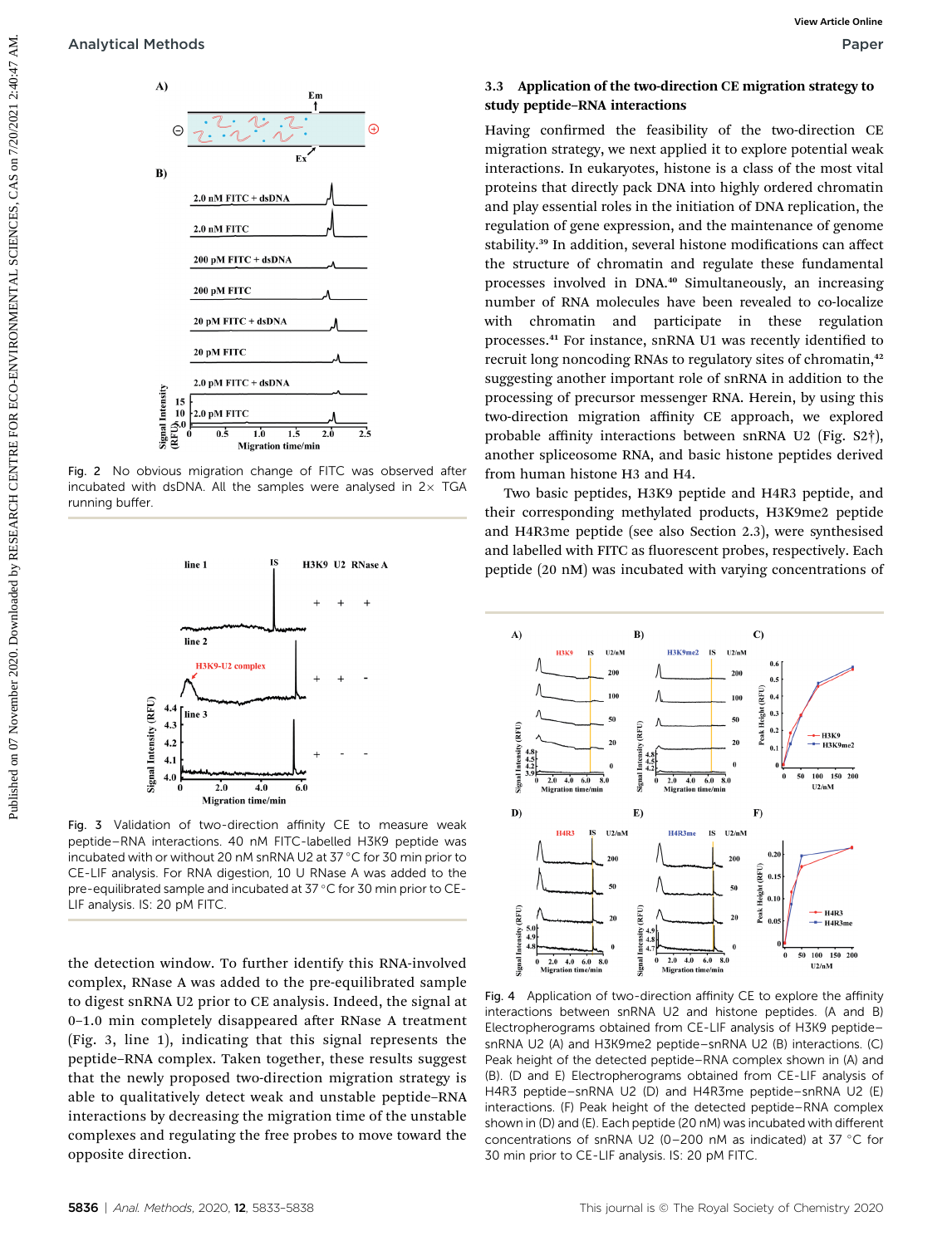U2 snRNA (0–200 nM as indicated) and then subjected to CE-LIF analysis. As shown in Fig. 4, the peak of each peptide–RNA complex (0.3 min) conspicuously increased along with increasing concentrations of U2 snRNA whereas no signicant difference was observed between unmethylated and methylated peptides, suggesting that 200 nM U2 snRNA is far from enough for saturated binding to 20 nM peptide and the methylation states have little influence on these peptide–RNA interactions.

By this method, we can observe qualitatively the weak interaction of basic peptides and RNA, but it remains a challenge to quantitatively measure the binding constant and dissociation rate. However, our method provides a new solution to the study of weak affinity and for further innovation of quantitative measurements.

## 4. Conclusion

In summary, we proposed and demonstrated a two-direction migration strategy that enables affinity CE to qualitatively detect weak and unstable affinity interactions by decreasing the migration distance of the binding complex and controlling the opposite migration direction of the free probe. In addition, by utilizing this two-direction migration CE approach to explore potential interactions between U2 snRNA and histone peptides, we discovered that these peptide–RNA interactions are very weak (the  $K_d$  value is estimated at the millimolar level, data not shown) and are probably caused by electrostatic attraction. Therefore the methylation states of histone peptides have little influence on their weak interactions. In the present work, twodirection migration of the binding complex and the free probe possessing opposite electric charges was achieved by eliminating the EOF. It is notable that two-direction CE migration of targets possessing identical charges can also be achieved by adjusting the mobility of the EOF, which has been theoretically and experimentally demonstrated by Le  $et$   $al$ .<sup>43</sup> Hence, we hope that this two-direction migration CE approach will be applicable to the investigation of more probable weak and transient affinity interactions. Public to the interest on the public state of the interest on 2014, the interest on 2014, the anti-based by RESEARCH CENTRE CO. The interest on 2014 and 2014 and 2014 and 2014 and 2014 and 2014 and 2014 and 2014 and 2014 a

## Conflicts of interest

There are no conflicts to declare.

## Acknowledgements

This work was supported by grants from the National Research Program for Key Issues in Air Pollution Control (No. DQGG0401), the National Natural Science Foundation of China (No. 21927807, 91743201, and 21527901), the Key Research Program of Frontier Sciences, CAS (QYZDJ-SSW-DQC017), and the K. C. Wong Education Foundation.

## References

1 I. J. Colton, J. D. Carbeck, J. Rao and G. M. Whitesides, Electrophoresis, 1998, 19, 367–382.

- 2 P. Dubský, M. Dvořák and M. Ansorge, Anal. Bioanal. Chem., 2016, 408, 8623–8641.
- 3 M. Dvořák, J. Svobodová, M. Beneš and B. Gaš, Electrophoresis, 2013, 34, 761–767.
- 4 F. Yu, Q. Zhao, D. Zhang, Z. Yuan and H. Wang, Anal. Chem., 2019, 91, 372–387.
- 5 Y. F. Cheng and N. J. Dovichi, Science, 1988, 242, 562.
- 6 D. Zhang, M. Lu and H. Wang, J. Am. Chem. Soc., 2011, 133, 9188–9191.
- 7 Y.-H. Chu, Y. M. Dunayevskiy, D. P. Kirby, P. Vouros and B. L. Karger, J. Am. Chem. Soc., 1996, 118, 7827–7835.
- 8 C. C. Huang, Z. Cao, H. T. Chang and W. Tan, Anal. Chem., 2004, 76, 6973–6981.
- 9 J. N. Rauch, J. Nie, T. J. Buchholz, J. E. Gestwicki and R. T. Kennedy, Anal. Chem., 2013, 85, 9824–9831.
- 10 C. M. Ouimet, M. Dawod, J. Grinias, V. A. Assimon, J. Lodge, A. K. Mapp, J. E. Gestwicki and R. T. Kennedy, Analyst, 2018, 143, 1805–1812.
- 11 C. M. Ouimet, H. Shao, J. N. Rauch, M. Dawod, B. Nordhues, C. A. Dickey, J. E. Gestwicki and R. T. Kennedy, Anal. Chem., 2016, 88, 8272–8278.
- 12 Y. Sun, S. Cressman, N. Fang, P. R. Cullis and D. D. Chen, Anal. Chem., 2008, 80, 3105–3111.
- 13 S. Stěpánová and V. Kašička, J. Sep. Sci., 2015, 38, 2708–2721.
- 14 M. Gong, K. R. Wehmeyer, P. A. Limbach and W. R. Heineman, Electrophoresis, 2007, 28, 837–842.
- 15 B. Zhao, D. Zhang, C. Li, Z. Yuan, F. Yu, S. Zhong, G. Jiang, Y. G. Yang, X. C. Le, M. Weinfeld, P. Zhu and H. Wang, Cell Discovery, 2017, 3, 16053.
- 16 A. Taga, R. Satoh, S. Ishiwata, S. Kodama, A. Sato, K. Suzuki and R. Sugiura, J. Pharm. Biomed. Anal., 2010, 53, 1332–1337.
- 17 D. Zou, D. Zhang, S. Liu, B. Zhao and H. Wang, Anal. Chem., 2014, 86, 1775–1782.
- 18 H. Wang, M. Lu and X. C. Le, Anal. Chem., 2005, 77, 4985– 4990.
- 19 J. Wang, Z. Zhu, L. Qiu, J. Wang, X. Wang, Q. Xiao, J. Xia, L. Liu, X. Liu, W. Feng, J. Wang, P. Miao and L. Gao, Nanotechnology, 2018, 29, 274001.
- 20 E. Farcas, J. Hanson, L. Pochet and M. Fillet, Anal. Chim. Acta, 2018, 1034, 214–222.
- 21 V. Šolínová, L. Žáková, J. Jiráček and V. Kašička, Anal. Chim. Acta, 2019, 1052, 170–178.
- 22 C. Artner, H. U. Holtkamp, W. Kandioller, C. G. Hartinger, S. M. Meier-Menches and B. K. Keppler, Chem. Commun., 2017, 53, 8002–8005.
- 23 M. Girardot, P. Gareil and A. Varenne, Electrophoresis, 2010, 31, 546–555.
- 24 V. Solínová, H. Mikysková, M. M. Kaiser, Z. Janeba, A. Holý and V. Kašička, Electrophoresis, 2016, 37, 239-247.
- 25 H. Wang, M. Lu, M.-s. Tang, B. Van Houten, J. B. A. Ross, M. Weinfeld and X. C. Le, Proc. Natl. Acad. Sci. U. S. A., 2009, 106, 12849.
- 26 F. Yu, Z. Yuan, D. Zhang, Y. Liu, Q. Zhao and H. Wang, Chem. Commun., 2020, 56, 7402–7406.
- 27 A. M. Baig, A. Khaleeq, U. Ali and H. Syeda, ACS Chem. Neurosci., 2020, 11, 995–998.